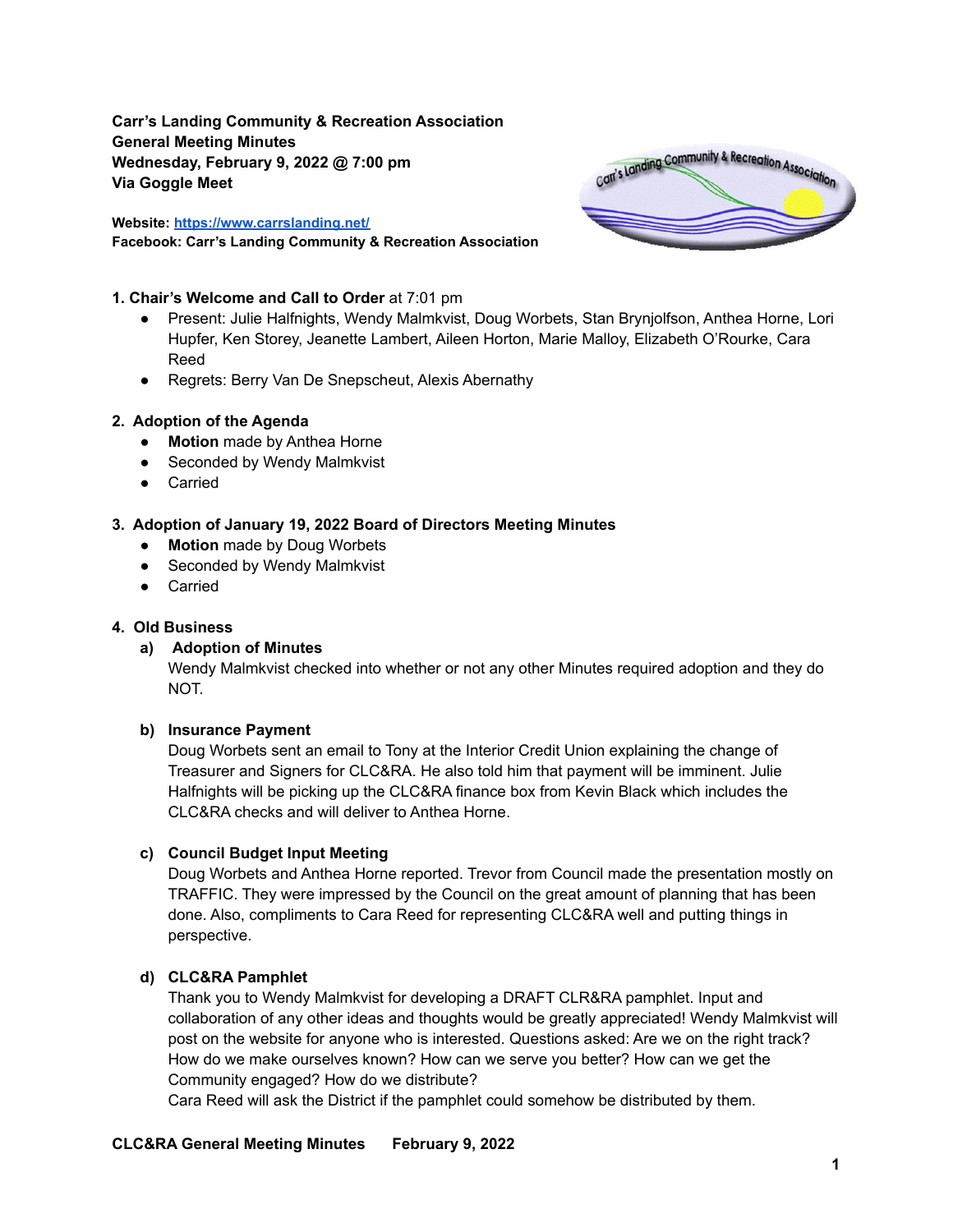## **e) Membership Drive**

Cara Reed reported these stats: As of early 2016 - 441 lots in Carr's Landing, 749 people voters, 880 population.

Loriann Hupfer indicated that as of October 4, 2021 there have been 41 FAMILY and 5 SINGLE Memberships purchased.

There has been a 22% increase of growth in 5 years in Lake Country. Therefore, we need to build our Membership!

# **f) Traffic Studies Update**

Julie Halfnights has not heard anything new since the email was sent to Council and received on January 20, 2022. It was indicated that traffic 'NOISE' in any Community is a separate issue.

## **g) FireSmart Update / Social Media**

Julie Halfnights has not had any further conversation with FireSmart. Cara Reed will take the initiative and ask Shaun Reed if he will do a presentation for the Community in April, 2022. Lake Country residences is a FireSmart community/designation. Wendy Malmkvist will put a LINK on the Community website about FireSmart.

## **h) Water Supply Update**

Cara Reed reviewed the water utilities resources in Lake Country and the Water Strategy/Management Plan for 2022 - 2024.

## **i) PAR Committee Update**

Julie Halfnight attended the PAR Committee on January 24, 2022. The main topic of discussion

was

the development of a Sports and Recreation Needs Assessment to be completed in 2022.

Waiting

for budget approval.

## **5. New Business**

The following update was provided by Cara Reed on recent discussions at Council and in response to community concerns raised at the meeting.

## **Road Conditions**

Several community members raised concerns about conditions of roads in the community and the plans for upkeep and repair.

- The Transportation for Tomorrow Strategy was created in 2012 and contains a schedule for the planned replacement and upgrade of roads throughout the District. The transportation strategy has been updated in Feb 2021 with the Mobility Master Plan which brings active transportation (walking, biking etc) into the plan and sets out clear objectives towards improving active transportation opportunities in Lake Country alongside road improvements.
- As part of the Mobility Master Plan the road network throughout Lake Country was audited in the summer of 2021 and a new scope of work/timeline was created which takes into account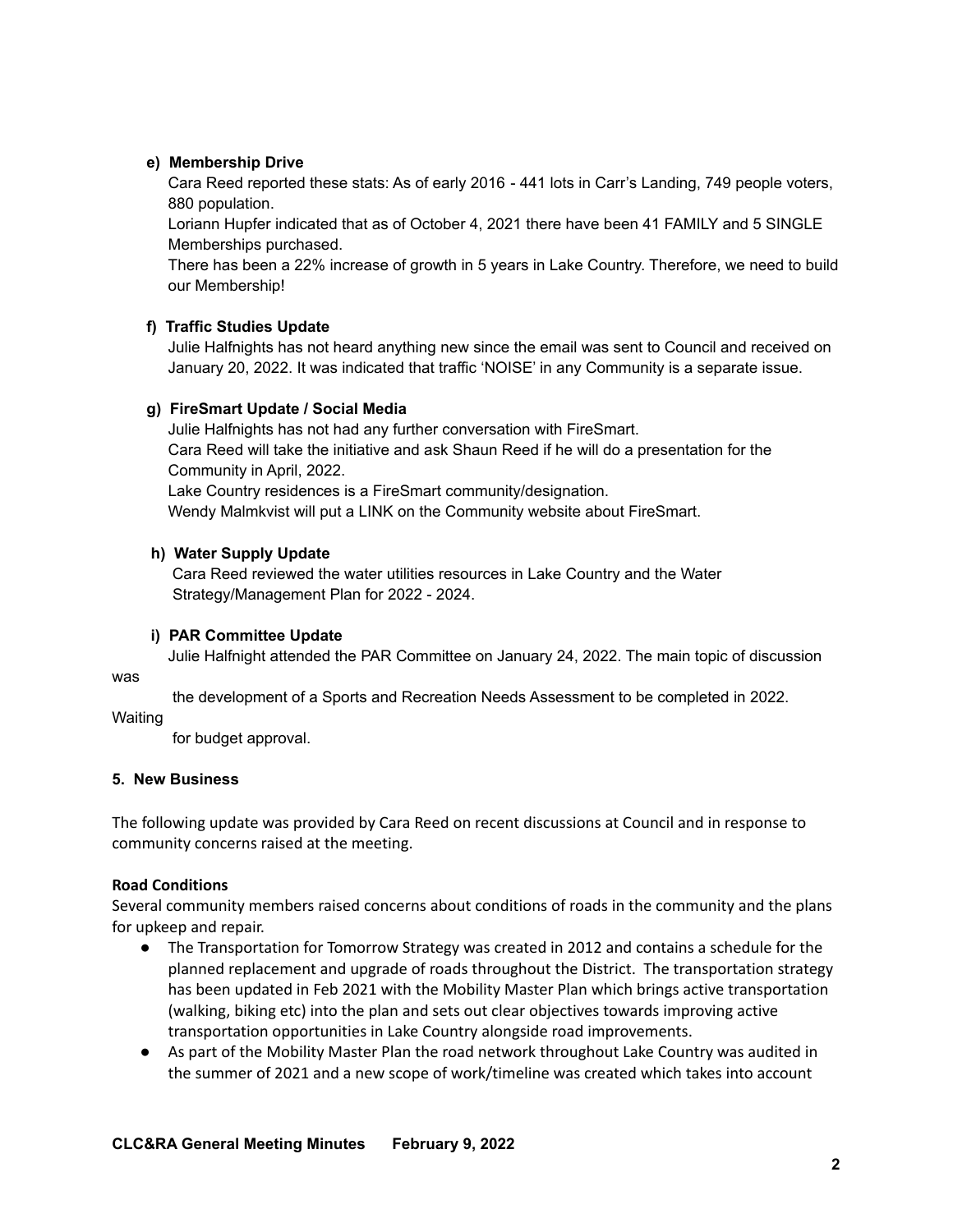current condition, planned development and the progress against the benchmarks set out in the original Transportation for Tomorrow plan.

- Council were updated on the results of the audit at a Strategy Session on Dec 7, 2021 this included scenarios for maintaining the roads at the current rate, the benchmark rate and an above benchmark rate…and the costs associated with those.
- Doug highlighted the fact, as presented at the Budget Town Hall, that the kms of road per 1000 people in Lake Country is significantly higher than neighboring municipalities.
- Cara noted that the DLC inherited around \$25million in infrastructure repairs at the time of incorporation and this backlog is still impacting us today.
- Feedback from community engagement around the 2022 Budget has been strongly focused on roads and active transportation infrastructure, especially around our schools.
- Cara encouraged the use of the DLC 'Report a Problem' webpage to provide DLC staff with updates on potholes and road deterioration.

## Mobility Master Plan:

[https://www.lakecountry.bc.ca/en/business-information/resources/Document-Manager/Reference-Docu](https://www.lakecountry.bc.ca/en/business-information/resources/Document-Manager/Reference-Documents/Mobilty-Master-Plan.pdf) [ments/Mobilty-Master-Plan.pdf](https://www.lakecountry.bc.ca/en/business-information/resources/Document-Manager/Reference-Documents/Mobilty-Master-Plan.pdf)

December 7 2021 Strategy Session (video, minutes & staff presentation): https://www.lakecountry.bc.ca/en/business-information/resources/Document-Manager/Reference-Docu ments/Mobilty-Master-Plan.pdf

# **O'Rourke Winery: Direct Control Rezoning Process**

- First reading of the DC zoning was held on June 15<sup>th</sup> 2021. Council requested more information be provided by the applicant, including a traffic study, before second reading (public hearing would follow second reading). To date that information has not been received.
- Cara has asked for an update from DLC staff.
- A new Director of Planning, Jared Kassel, started with the District in late January and he is getting up to speed on the file.
- No update yet on the improvements to Commonage Road (from Carr's Landing Road (south) to winery entrance) which was part of the previous rezoning approval in 2018.
- The land acquisition needed for the intersection has been completed as per DLC staff.
- At the July 2021 open house ORFV shared the concept plan which shows a roundabout at the intersection – Cara noted that she has received many favorable comments to the roundabout plan from community members.
- As Council is updated on progress Cara will pass this on.

## **Budget 2022**

- The virtual Town Hall was very well attended and Council received a lot of valuable community input.
- The next reading of the Budget will be on February 22, 2022 which will include an update from staff and discussion of the community feedback from the Town Hall.
- The final reading of the budget is likely to be in March.
- Audited DLC financial statements from 2021 are normally tabled in May.

## **Update on Water Master Plan**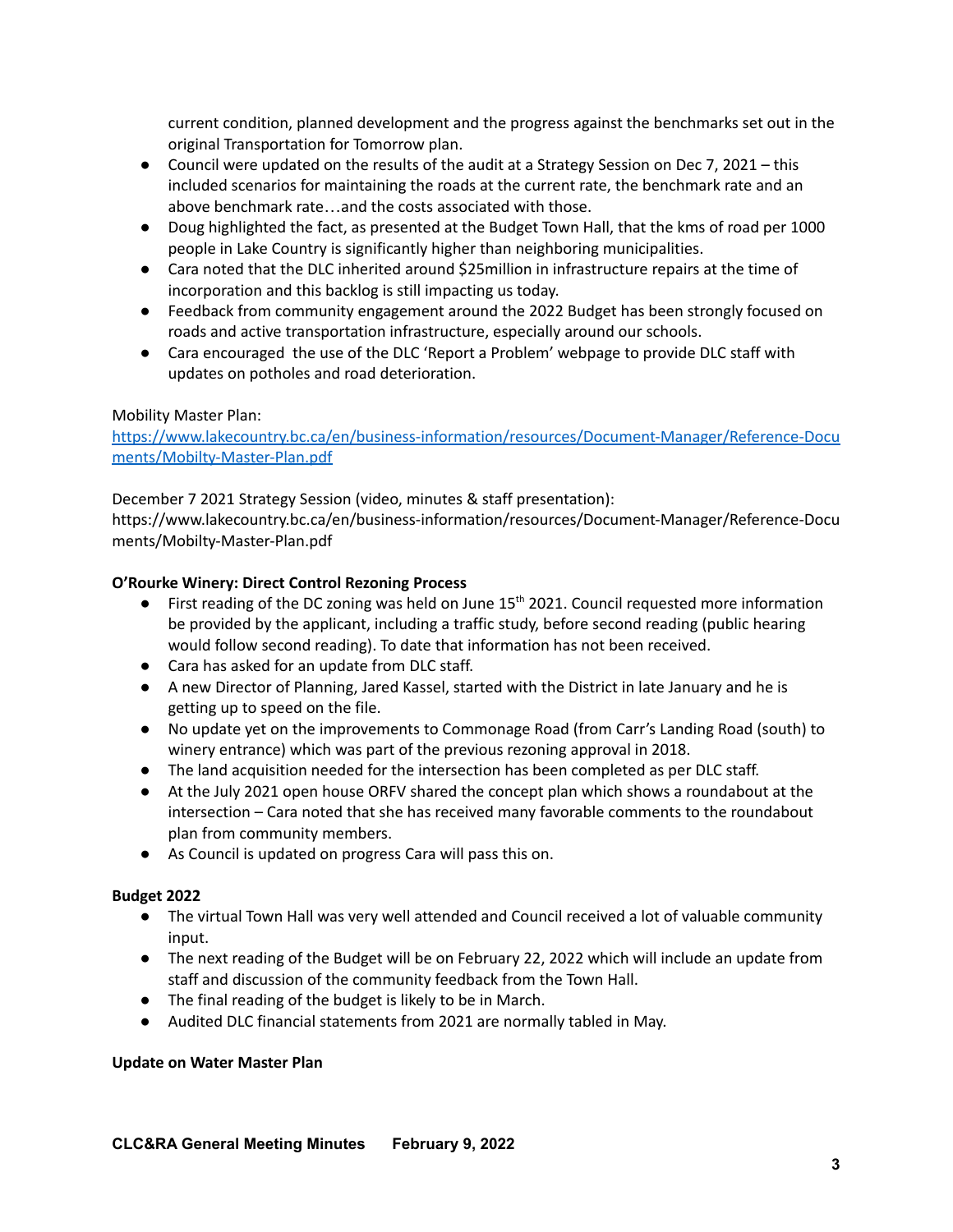- Update on the Carr's Landing Servicing Strategy and inclusion in the DLC Water Master Plan was given to Council at the Strategy Session on November 16, 2021. Council supported community engagement on the Servicing Strategy with all stakeholders in 2022.
- Post meeting note: Update from Staff was presented to Council on March 1, 2022 with included a timeline for community engagement this year:
	- o General Communication Apr-May 2022
	- o Ward specific communication Jun-Jul 2022 as below:

| <b>Stakeholder</b><br><b>Detail</b>                                                                                                                                                                                                  | <b>Interests/Concerns/Aspirations</b>                                                                                                                                                                                               | <b>Impact</b><br>(H/M/L)                                 | <b>Engagement Methods</b>                                                                                                                                                                                                                                                                                                                                                                                                         |
|--------------------------------------------------------------------------------------------------------------------------------------------------------------------------------------------------------------------------------------|-------------------------------------------------------------------------------------------------------------------------------------------------------------------------------------------------------------------------------------|----------------------------------------------------------|-----------------------------------------------------------------------------------------------------------------------------------------------------------------------------------------------------------------------------------------------------------------------------------------------------------------------------------------------------------------------------------------------------------------------------------|
| <b>District Water</b><br><b>Customers</b><br><b>Eastside Utility</b><br><b>Coral Beach</b><br>Residents on<br>wells<br><b>Residents with</b><br>direct intake<br>from Okanagan<br>Lake<br>Carr's Landing<br>Community<br>Association | Water quality (Beaver Lake water supply<br>Continuous advisory notice/boil water.<br>Aging infrastructure<br>Fire protection or adequate fire protection.<br>Forming a Carr's Landing LSA - cost and<br>benefits of moving forward. | L/M/H<br>Depending<br>on interest<br>of each<br>resident | News release at various<br>stages to all District<br>subscribers<br>Social media - specifically<br>Carr's Landing Community<br><b>Association Page</b><br>Paid & earned media<br>Let's Talk - Lake Country<br>Survey specific to ward<br>Q&A and submit a question<br>Water bills insert and insert<br>on Eastside Utility billing<br>Community meeting -<br>virtual<br>Carr's Landing ward specific<br>meeting - Councillor Reed |

## **November 16, 2021**

[https://pub-lakecountry.escribemeetings.com/Meeting.aspx?Id=c81fad6a-54d2-4770-acc3-06503d5cc72](https://pub-lakecountry.escribemeetings.com/Meeting.aspx?Id=c81fad6a-54d2-4770-acc3-06503d5cc72f&Agenda=PostMinutes&lang=English) [f&Agenda=PostMinutes&lang=English](https://pub-lakecountry.escribemeetings.com/Meeting.aspx?Id=c81fad6a-54d2-4770-acc3-06503d5cc72f&Agenda=PostMinutes&lang=English)

#### **March 1, 2022**

[https://pub-lakecountry.escribemeetings.com/Meeting.aspx?Id=d0134e47-d81b-41c5-8d34-5f3eecd7f7c](https://pub-lakecountry.escribemeetings.com/Meeting.aspx?Id=d0134e47-d81b-41c5-8d34-5f3eecd7f7c2&Agenda=PostMinutes&lang=English) [2&Agenda=PostMinutes&lang=English](https://pub-lakecountry.escribemeetings.com/Meeting.aspx?Id=d0134e47-d81b-41c5-8d34-5f3eecd7f7c2&Agenda=PostMinutes&lang=English)

#### **Engagement with CLC&RA and Outreach**

- **●** I very much welcome the CLC&RA plans to engage with the Carr's Landing community in the spring and summer on community priorities
- **●** Council has had several presentations in recent months from other community groups, including Oyama Community Hall, Lake Country Riders (local mountain bike community). One of the strengths of those presentations was the community outreach and engagement planned (or already done) in terms of understanding wants and needs.
- **●** The Official Community Plan (OCP) is a living document and normally goes through a refresh every 5 years (in between full updates). 2023 is five years from the last full update but precise timing will be something for the new Council to set.

**CLC&RA General Meeting Minutes February 9, 2022**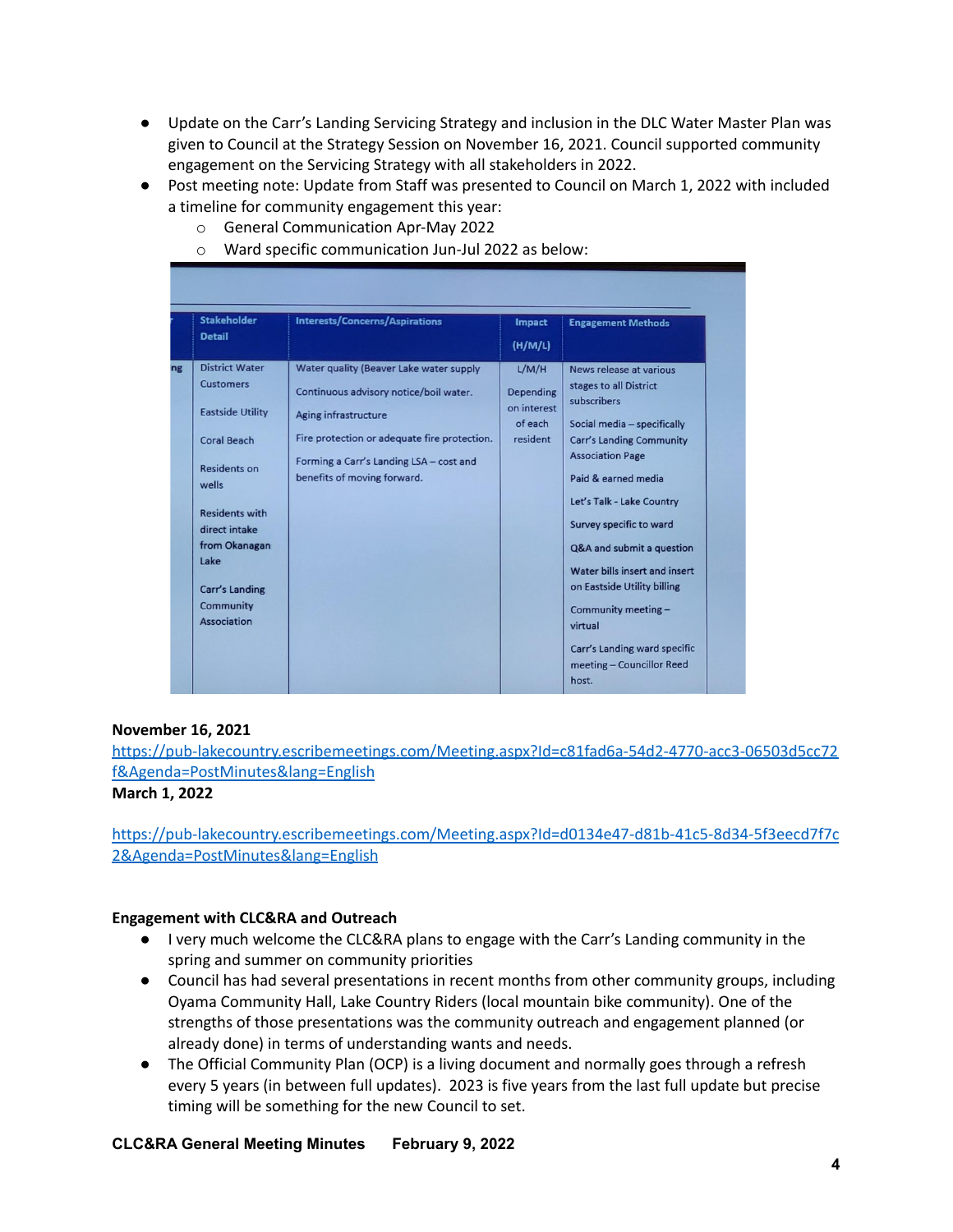**●** Community engagement is critical to Council in gaining insight on citizen priorities in both the short and long term and we endeavor to use as many routes as we can to receive this information.

# **Statistics Canada**

- The results of the 2021 census are expected soon.
- These results may have a major impact on Lake Country in relation to the cost of RCMP services.
- Currently we pay 70% of RCMP costs, however once a population reaches 15,000 the community is responsible for 90% of the costs.
- The DLC has been aware this might be coming with Census 2021 and has been planning for it however expect more discussion on this at the February 22 meeting and during 2022.

# **Traffic Study**

- Council have received the letter from the CLC&RA requesting a traffic study for Carr's Landing Road and Terrace View Road due to concerns over speeding vehicles, noise and pedestrian safety. This is currently with staff for review.
- The 2022 Capital Budget includes funding for work to commence on assessing the road allowances along Carr's Landing Road which is the first step in the longer term plan for improvements to CLR which will include active transportation routes.
- Cara will raise the noise concerns again at Council.
- [Post meeting note: the noise issue was raised at Council Meeting Feb 15, with Sgt. Collins from Lake Country RCMP detachment. The meeting was also attended by RCMP Inspector from Kelowna who noted that Kelowna Detachment has recently received noise monitoring equipment and they could investigate bringing this out to Carr's Landing. Cara recommended the May Long weekend would be a good opportunity.

## **Feb 15, 2021 Council Meeting: RMCP item 11.1**

[https://pub-lakecountry.escribemeetings.com/Meeting.aspx?Id=98afefc0-9c2c-4f85-a3a5-d295e](https://pub-lakecountry.escribemeetings.com/Meeting.aspx?Id=98afefc0-9c2c-4f85-a3a5-d295e2326d53&Agenda=PostMinutes&lang=English) [2326d53&Agenda=PostMinutes&lang=English](https://pub-lakecountry.escribemeetings.com/Meeting.aspx?Id=98afefc0-9c2c-4f85-a3a5-d295e2326d53&Agenda=PostMinutes&lang=English)

# **Kopje Park**

- The trial of Kopje Park as an off-leash dog park in the off-season will come to an end on March 31, 2022.
- RDCO staff have been very helpful and provide lots of signage and poop-disposal points.
- There has been strong use by community members and poop-pick up has been exemplary.
- I hope the pilot is viewed as successful by the RDCO and we can see it back next winter.

## **Sports and Recreation**

- A question was raised about the Sports and Recreation Study.
	- $\circ$  This is part of the proposed 2022 Budget and is subject to approval (Item 2022-10 p.128)
	- o Post meeting note: From the Budget proposal "Strategy for major sport and recreation infrastructure to meet current and future community needs. The study will include a detailed review of existing demand and capacity, future trends and projected needs, along with significant engagement with citizens and user groups."
- Improvements to Whiskey Cove are also part of the 2022 Budget (Item 2022-14 p.140) which was identified in the 2018 Carr's Landing Town Hall and 2019 CLC&RA Survey.